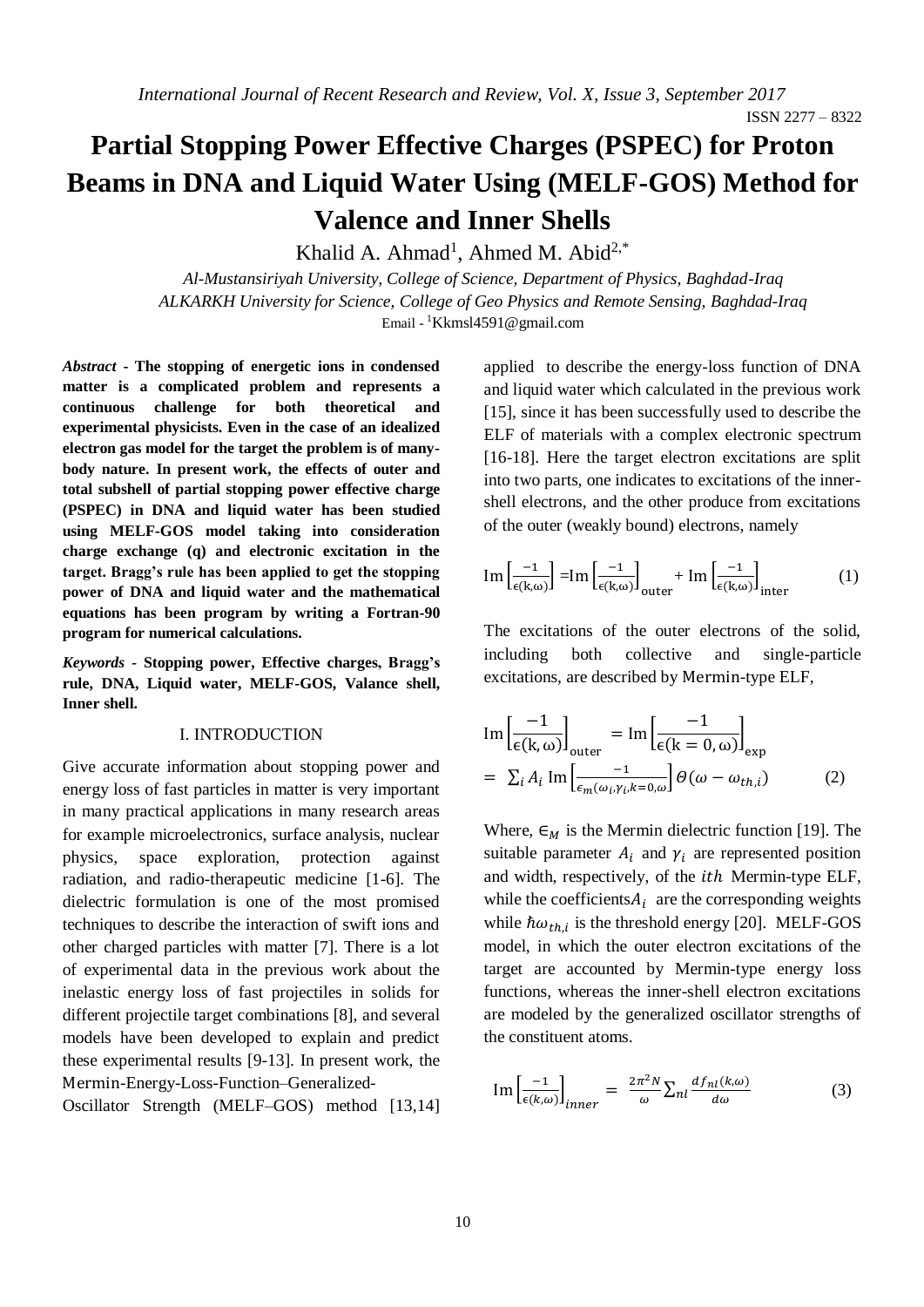Where,  $df_{nl}(k, \omega)$  is the GOS of the  $(n, l)$  sub-shell and  $N$  is the molecular density of the target. In the present work the hydrogenic approach is used to get the GOS because it is analytical and describes the contribution of the K-shell ionization corresponding to C, N, O and P atoms well [13].

## II. THEORETICAL BACKGROUND

## *Partial stopping power effective charge (PSPEC) of H-ions in DNA and liquid water*

The Bragg additivity rule states that the stopping power of a medium is the sum of the stopping powers of its atomic components and is independent of both the chemical relationships between its constituents and the physical state of the medium [21].

$$
S^{AB} = C_A S^A + C_B S^B \tag{4}
$$

Where,  $C_A$  And  $C_B = 1 - C_A$  are the molar fractions of component A and B, respectively.

Bragg's rule could be used to combine the stopping power of the compound and those of the constituent elements of the compound.

Bragg's rule expressed as follows:

$$
(S)_{comp.} = \sum_{i} w_i s_i \tag{5}
$$

Where,  $(s_i)$  is the stopping power of the element  $(i)$  in the composite, and

$$
w_i = n_i A_i / A_c \tag{6}
$$

Where,  $(w_i)$  is represents the percentage of presence of the element (i) in the composite (fraction by weight),  $(A_c, A_i)$  are the mass number of the composite and element (i) respectively,

Where:

$$
A_c = \sum_i n_i A_i \tag{7}
$$

and can be obtained on the amounts  $(L_1, L_2, C/_{Z_2})$  in terms of the mass stopping power of the equation:

$$
f_{braggs} = \frac{\sum_{i} W_{i} \langle Z/A \rangle_{if}}{\langle Z/A \rangle_{comp.}} \tag{8}
$$

Where,  $(f_i)$  is the amount of each of the five ingredients listed above.

 $\langle \frac{Z}{A} \rangle_i$ : The ratio between the average atomic number and mass number compound.

$$
\langle Z/A \rangle_{comp.} = \sum_{i} w_i \left(\frac{Z}{A}\right)_i \tag{9}
$$

The DNA-compound  $C_{20}H_{27}N_7O_{13}P_2$  consists of 5elements as shown and liquid water  $H_2O$  consists of two-elements, thus Brandt and Kitagawa have derived a formula for the (PSPEC) in a variational statistical approximation [22]; the stopping power of a singly charged projectile with velocity  $\nu$  can be expressed by:

$$
S(q) \equiv \frac{dE}{dx} = \frac{2}{N\pi v^2} \int_0^\infty \frac{dk}{k} |\rho(k)|^2 \int_0^{k\upsilon} d\omega \omega Im\left[\frac{-1}{\epsilon(k,\omega)}\right] \quad (10)
$$

Where,  $\rho_q(k)$  is the Fourier transform of the projectile charge density given by [23]:

$$
\rho(k) = z_1 \frac{q + (k\Lambda)^2}{1 + (k\Lambda)^2} \tag{11}
$$

(Λ) represent the screening length [22].

By using the Eq. (10), one can calculates the stopping power  $S(q)$  of each element in compounds, then apply Bragg's rule, for DNA:

$$
S_{DNA}(q) = 20S_C(q) + 27S_H(q) + 7S_N(q) + 13S_O(q) + 2S_P(q)
$$
\n(12)

For liquid water:

$$
S_{H2O}(q) = 2S_H(q) + S_O(q)
$$
\n(13)

Eqs. (12, 13) apply for valance electrons. Taking the total subshell in the consideration by substitute Eq. (1) for energy loss fraction into Eq. (10),

$$
S_{(q)} = \frac{2}{N\pi v^2} \int_0^\infty \frac{dk}{k} |\rho(k)|^2 \int_0^{kv} d\omega \omega \left[ \text{Im} \left[ \frac{-1}{\epsilon(k,\omega)} \right]_{\text{outer}} + \text{Im} \left[ \frac{-1}{\epsilon(k,\omega)} \right]_{\text{total subshell}} \right]
$$
(14)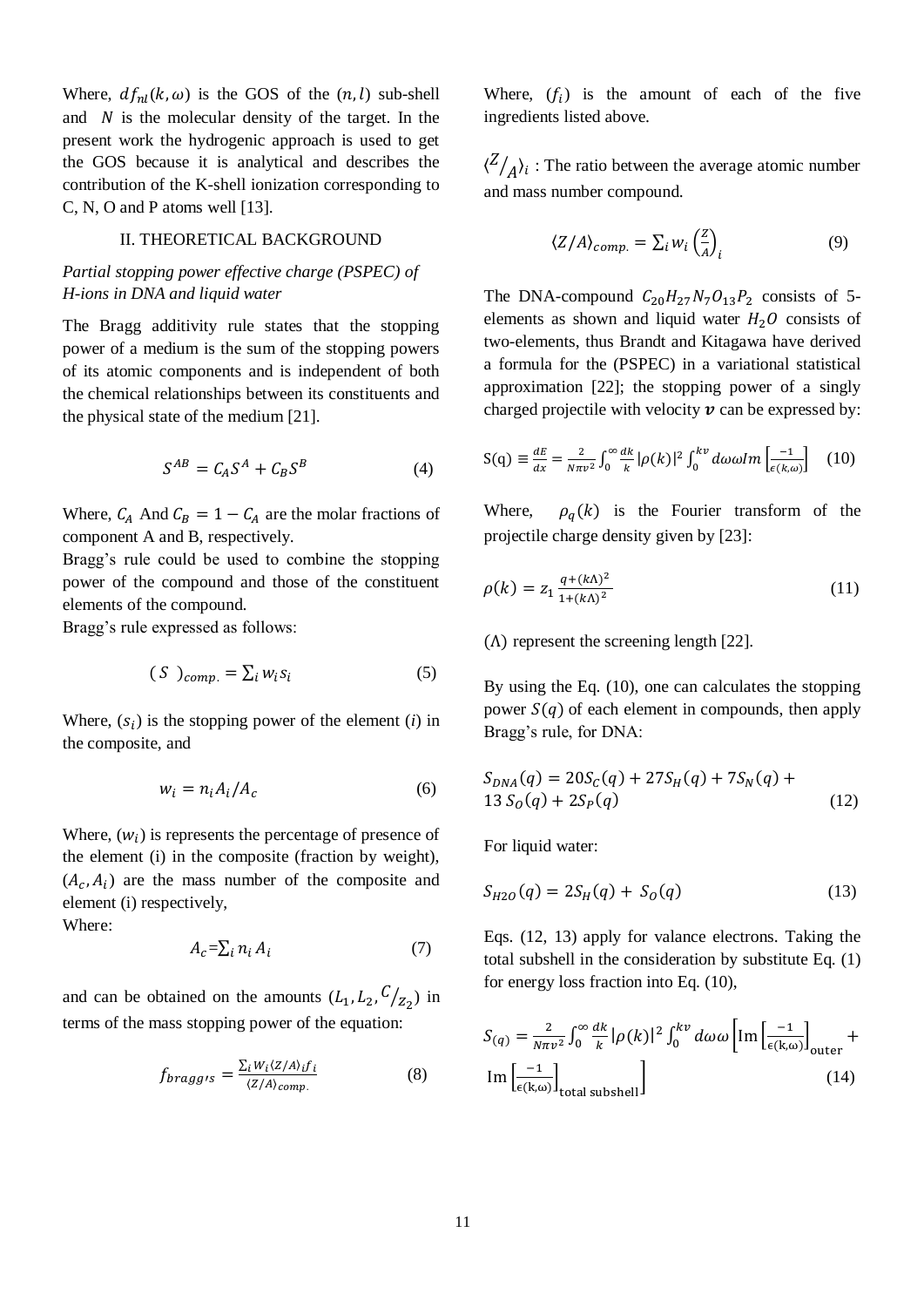The first term represents the stopping power of valance electrons as given in Eqs. (12, 13) and the second term represents the stopping power for total subshells, in other word:

$$
S(q) = S_{outer}(q) + S_{total \, subshell}(q)
$$
 (15)

To get the partial stopping power effective charge (PSPEC)  $\zeta$  where  $|\rho(k)| \rightarrow 1$  when  $q \rightarrow 1$ , therefore, is defined by [22]:

$$
\zeta = \left[\frac{s_q}{s_{q=1}}\right]^{1/2} \tag{16}
$$

$$
\zeta_{outer}(q) = \frac{S_{outer}(q)}{S_{outer}(q=1)}
$$
\n
$$
\zeta_{total \; subshell}(q) = \frac{S_{\; subshell}(q)}{S_{\; subshell}(q=1)}
$$
\n(17)

## III. RESULTS AND DISCUSSION

The following table illustrates the change in the value of partial stopping power effective charge (PSPEC)  $\zeta(q)$  in figures (1-5) for outer and inner shell of DNA and liquid water at  $(q = 0)$  and  $(q = 1)$ .

Figures (1-5) show the stopping parameter  $\zeta(q)$  with ionization fraction (q) for different incident proton energy $T(0.05, 0.25, 1, 2, 2.5 \text{ MeV}/u)$  on DNA and liquid water at outer shell and subshell using (MELF-GOS) model. When  $q \to 0 \zeta(q)$ strongly dependent on incident proton energy in DNA and liquid water, while at  $q \to 1, \zeta(q) \to 1$ at different incident proton energy for both DNA and liquid water. There is minor difference between  $\zeta(q)$  at outer shell and subshell at  $q \rightarrow 0$ , while they are exactly matched at  $q \rightarrow 1$  as shown in table I.

### Table I

Partial stopping power effective charge  $\zeta(q)$  for outer and inner shell of DNA and liquid water at  $(q = 0)$  and  $(q=1)$ .

|          | Incident       | $\zeta(q)$   |          |                  |          |
|----------|----------------|--------------|----------|------------------|----------|
|          | proton         | <b>DNA</b>   |          | H <sub>2</sub> O |          |
| Charge   | energy         |              |          |                  |          |
| fraction | т              | Outer        | Subshell | Outer<br>shell   | Subshell |
|          | (Mey           | shell        |          |                  |          |
|          | $\overline{u}$ |              |          |                  |          |
|          | 0.05           | 0.16         | 0.08     | 0.16             | 0.025    |
| $q = 0$  | 0.25           | 0.31         | 0.08     | 0.31             | 0.025    |
|          | 1              | 0.41         | 0.08     | 0.41             | 0.025    |
|          | 2              | 0.45         | 0.08     | 0.425            | 0.025    |
|          | 2.5            | 0.46         | 0.08     | 0.45             | 0.025    |
| $q = 1$  | All            |              |          |                  |          |
|          | value of       | $\zeta(q)=1$ |          |                  |          |
|          | energy         |              |          |                  |          |

#### IV.CONCLUSIONS

In the present work the excitation spectrum of the DNA and liquid water target has been described accurately by means of the MELF-GOS method [6, 7], which uses Mermin-type energy-loss functions for the outer electron excitations and generalized oscillator strengths for the inner-shell excitations. When  $\rightarrow$  $0,\zeta(q)$  strongly dependent on incident proton energy in DNA and liquid water, while at  $q \to 1, \zeta(q) \to 1$ at different incident proton energy for both DNA and liquid water. There is minor difference between  $\zeta(q)$ at outer shell and subshell at  $q \to 0$ , while they are exactly matched at  $q \to 1$ . The values of (ζ) have a significant dependence on velocity at low charge state  $(q = 0)$  while the dependence become less important at high charge state  $(a > 0)$ .

## V. REFERENCES

- [1] S. A. Campbell, the science and engineering of microelectronic fabrication (Oxford: Oxford University Press), 1996.
- [2] M. A. Kumakhov and F. F. Komarov, Energy Loss and Ion Ranges in Solids (New York: Gordon and Breach), 1981.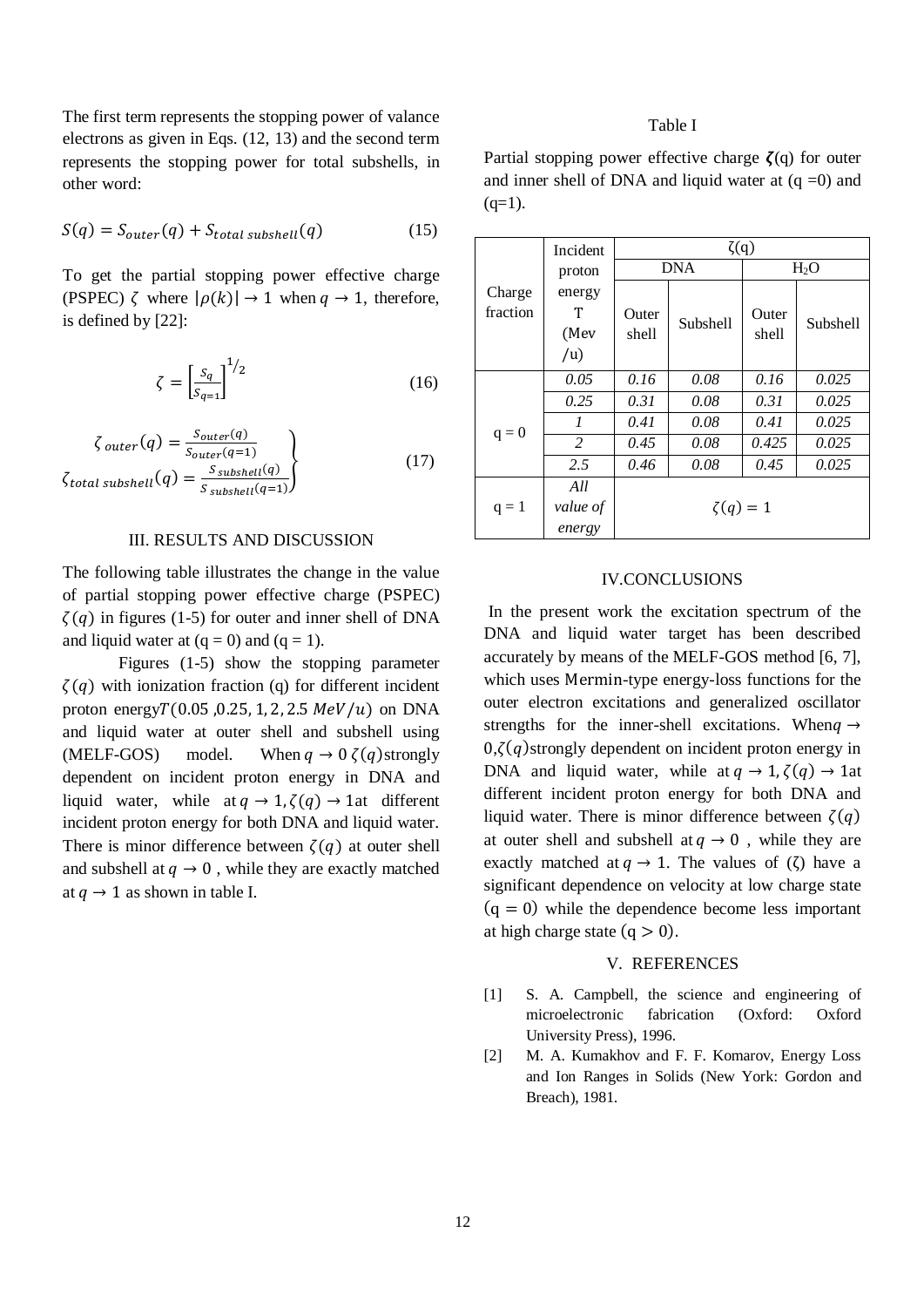- [3] J. E. Turner, Atoms, "Radiation, and Radiation Protection 2nd edition", (New York: Wiley), 1995.
- [4] G. Kraft, "Tumor therapy with ion beams," Nucl. Instrum. Methods Phys. Res. A 454, p 1-10, 2000.
- [5] C. Leroy, P. Rancoita, "Radiation interaction in matter and detection," (Singapore: World Scientific), 2004.
- [6] E.B. Podgorsak, "Radiation physics for medical physiccists", Springer, Berlin, 2006.
- [7] J. Lindhard, "On the properties of a gas of charged particles," Dan. Mat. Fys. Medd, Vol. 28, no.8, 1954.
- [8] H. Paul, experimental stopping power compilation. Available from [http://www.exphys.uni](http://www.exphys.uni-linz.ac.at/Stopping/)[linz.ac.at/Stopping/.](http://www.exphys.uni-linz.ac.at/Stopping/)
- [9] I. Abril, R. Garcia-Molina, C. D. Denton, F. J. Pe´rez-Pe´rez, N. R. Arista, "Dielectric description of wakes and stopping powers in solids", Phys. Rev. A, pp. 357–366, vol. 58, no.1, 1998.
- [10] N. R. Arista, A. F. Lifschitz, ["Nonlinear calculation](https://journals.aps.org/pra/abstract/10.1103/PhysRevA.59.2719)  [of stopping powers for protons and antiprotons in](https://journals.aps.org/pra/abstract/10.1103/PhysRevA.59.2719)  [solids: The Barkas effect,](https://journals.aps.org/pra/abstract/10.1103/PhysRevA.59.2719)" Phys. Rev. A 59, 2719, 1999.
- [11] P.L. Grande, G. Schiwietz, "The unitary convolution approximation for heavy ions, Nucl. Instrum. and Methods," Phys. Res. B, 195,p. 55–63, 2002.
- [12] [P. Sigmund, A. Schinner, "Binary theory of](http://www.sdu.dk/~/media/Files/Om_SDU/Institutter/Ifk/Forskning/PeterSigmund/nimb3.ashx)  electronic stopping," [Nucl. Instrum. Methods B 195,](http://www.sdu.dk/~/media/Files/Om_SDU/Institutter/Ifk/Forskning/PeterSigmund/nimb3.ashx)  [64, 2002.](http://www.sdu.dk/~/media/Files/Om_SDU/Institutter/Ifk/Forskning/PeterSigmund/nimb3.ashx)
- [13] S. Heredia-Avalos, R. Garcia-Molina, J. M. Fernandez- Varea and I. Abril, "Calculated energy loss of swift He, Li, B, and N ions in SiO2, Al2O3, and ZrO2," Phys. Rev. A, pp.052902 (1-9), Vol. 72, 2005.
- [14] I. Abril, R. Garcia Molina, N. R. Arista, "Electronic Energy Loss of Swift Protons in the Oxides Al2O3, SiO2 and ZrO2," Phys. Res. B., pp.89-94, Vol. 190, 2002.
- [15] A. M. Abid, K. A. Ahmad, "The calculations of the effective number of electrons in DNA and liquid water by using (MELFGOS) method," IJAIEM, Vol. 4, Issue 9, pp. 46-51, 2015.
- [16] S. Heredia-Avalos, I. Abril, C. D. Denton, J. C. Moreno-Marm, and R. Garcia-Molina, "Target innershells contributions to the stopping power and straggling for H and He ions in gold," Journal of Physics Condensed Matter, pp.1-8, vol. 19, no. 466205, 2007.
- [17] C. D. Denton, I. Abril, J. C. Moreno-Marm, S. Heredia-Avalos, and R. Garcia-Molina, "Energy loss of swift H and He projectiles in Al, Si, Ni and Cu

targets," Phys. Stat. Sol. B,pp. 1498-1504, vol. 245, no. 8, 2008.

- [18] J. C. Moreno-Marín, I. Abril, S. Heredia-Avalos, and R. Garcia-Molina, "Electronic energy loss of swift H+ and He+ ions in solids with material science applications," Nuclear Instruments and Methods in Physics Research B, pp. 29-33, vol. 249, 2006.
- [19] N. D. Mermin, "Lindhard Dielectric Function in the Relaxation-Approximation," Phys. Rev. B, Vol.1, no.5, 1970.
- [20] T. Inagaki, R. N. Hamm, E. T. Arakawa, L. R. Painter, "Optical and dielectric properties of DNA in the extreme ultraviolet," J. Chem. Phys., pp. 4246– 4250,vol. 61, no. 10, 1974.
- [21] W. H. Bragg, M. A. Elder, "On the  $\alpha$  particles of radium and their loss of range in passing through various atoms and molecules," .Phil. Mag., Vol.10, 318-340, 1905.
- [22] W. Brandt and M. Kitagawa, "Effective stoppingpower of swift ions in condensed matter," Phys. Rev. B, vol.25, no.9, 5631-5637, 1982.
- [23] Q. Yang, "Partial stopping power and straggling effective charges of heavy ions in condensed matter," Phys. Rev. A, Vol.49, No.2, 1089-1095, 1994.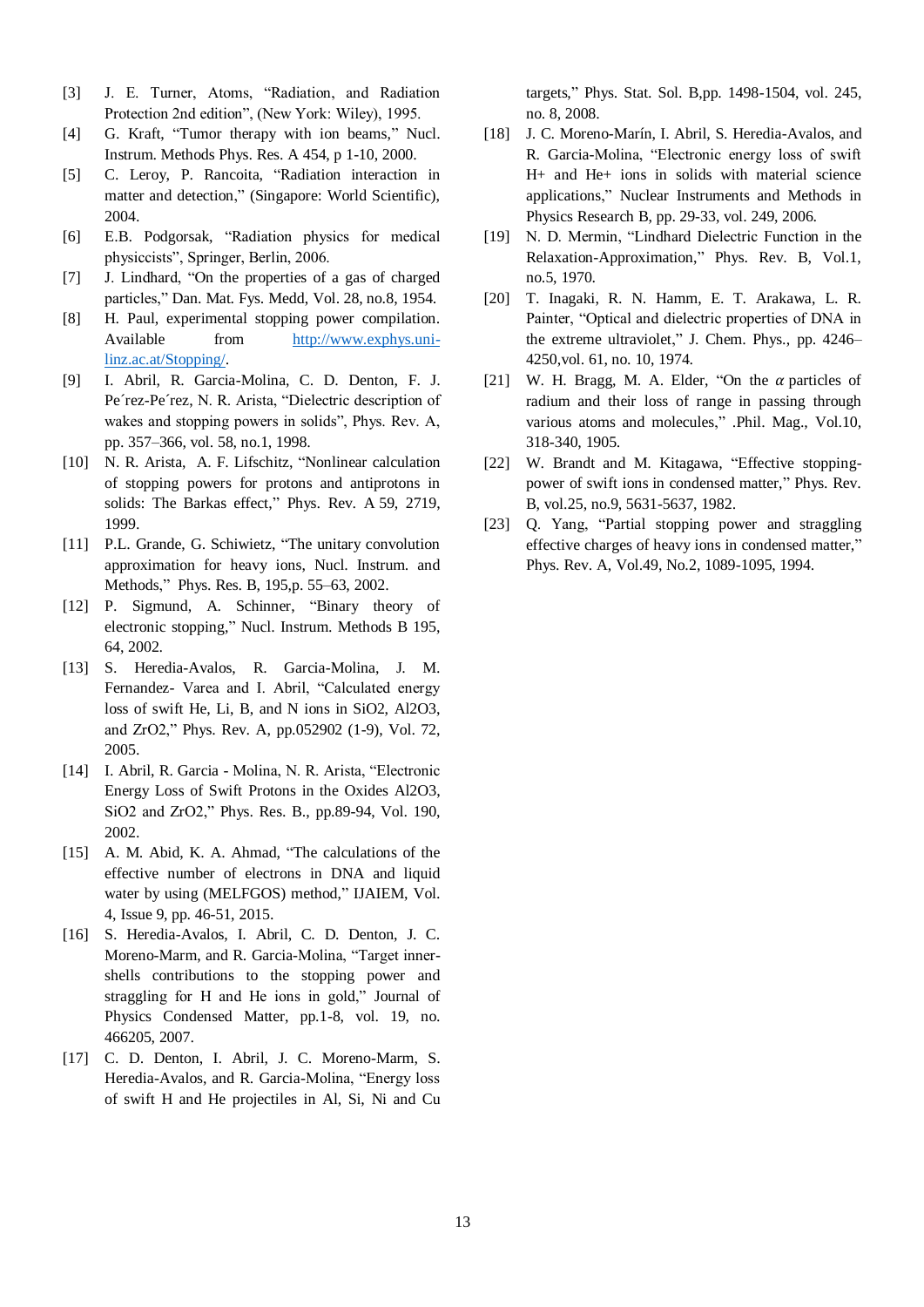



Fig.  $1\zeta(q)$  for proton in outer shell and total subshell of (a) DNA and (b) liquid water with ionization fraction (q)at incident energy  $(T =$ 0.05 MeV/u).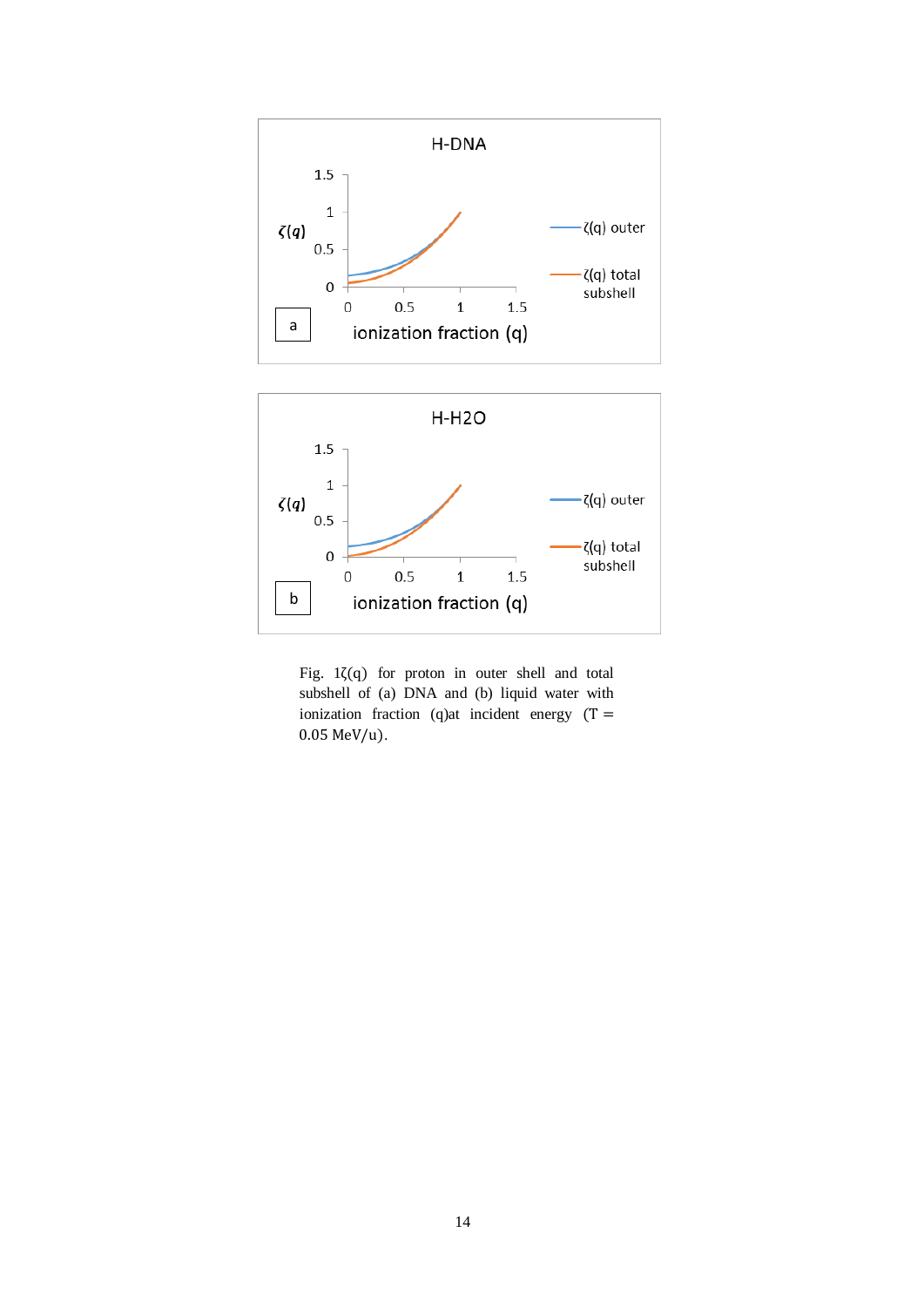

Fig. 2ζ(q) for proton in outer shell and total subshell of (c) DNA and (d) liquid water with ionization fraction (q) at incident energy  $(T =$ 0.25 MeV/u).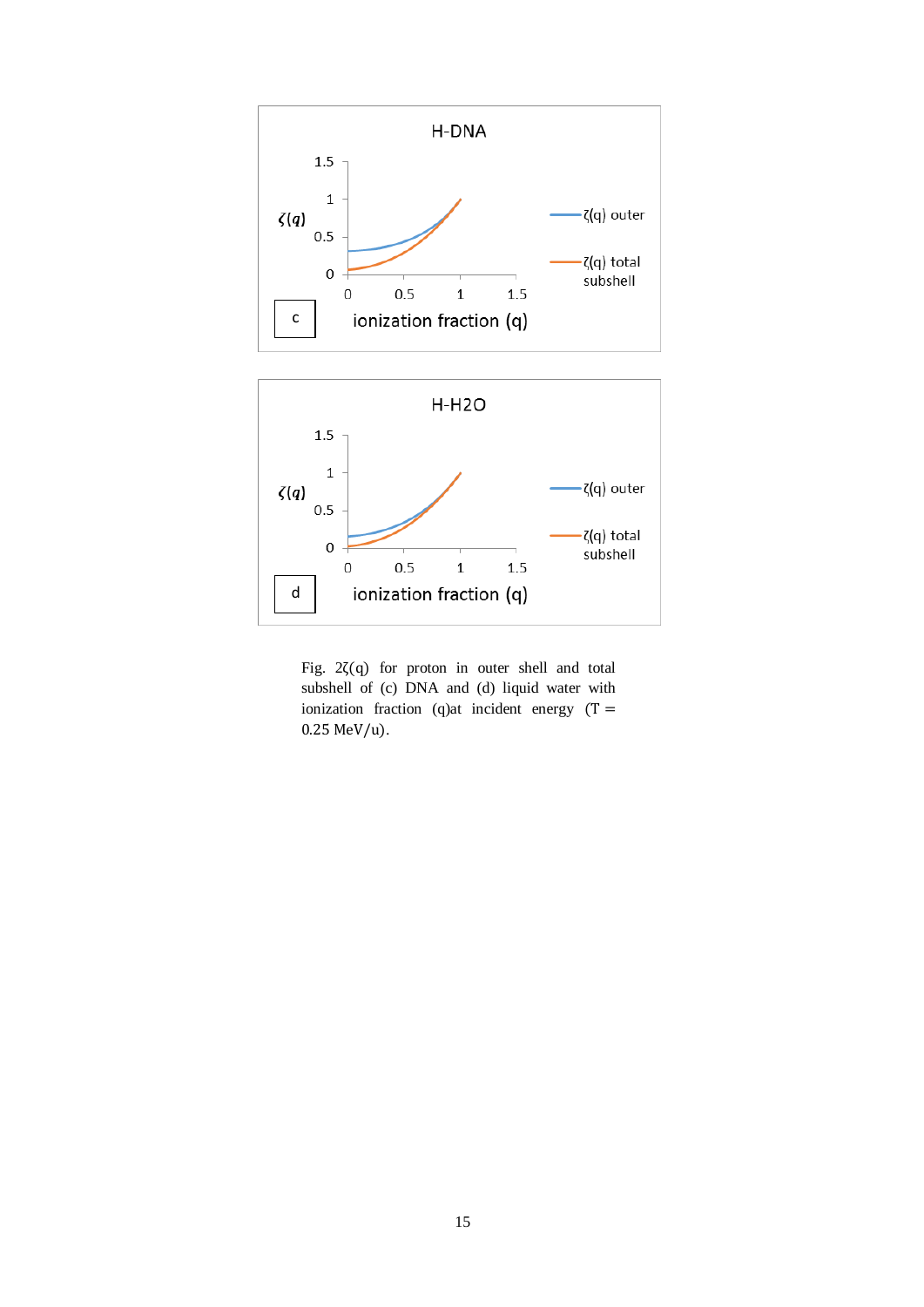



 $\mathbf{1}$ 

ionization fraction (q)

 $1.5$ 

f

 $\boldsymbol{0}$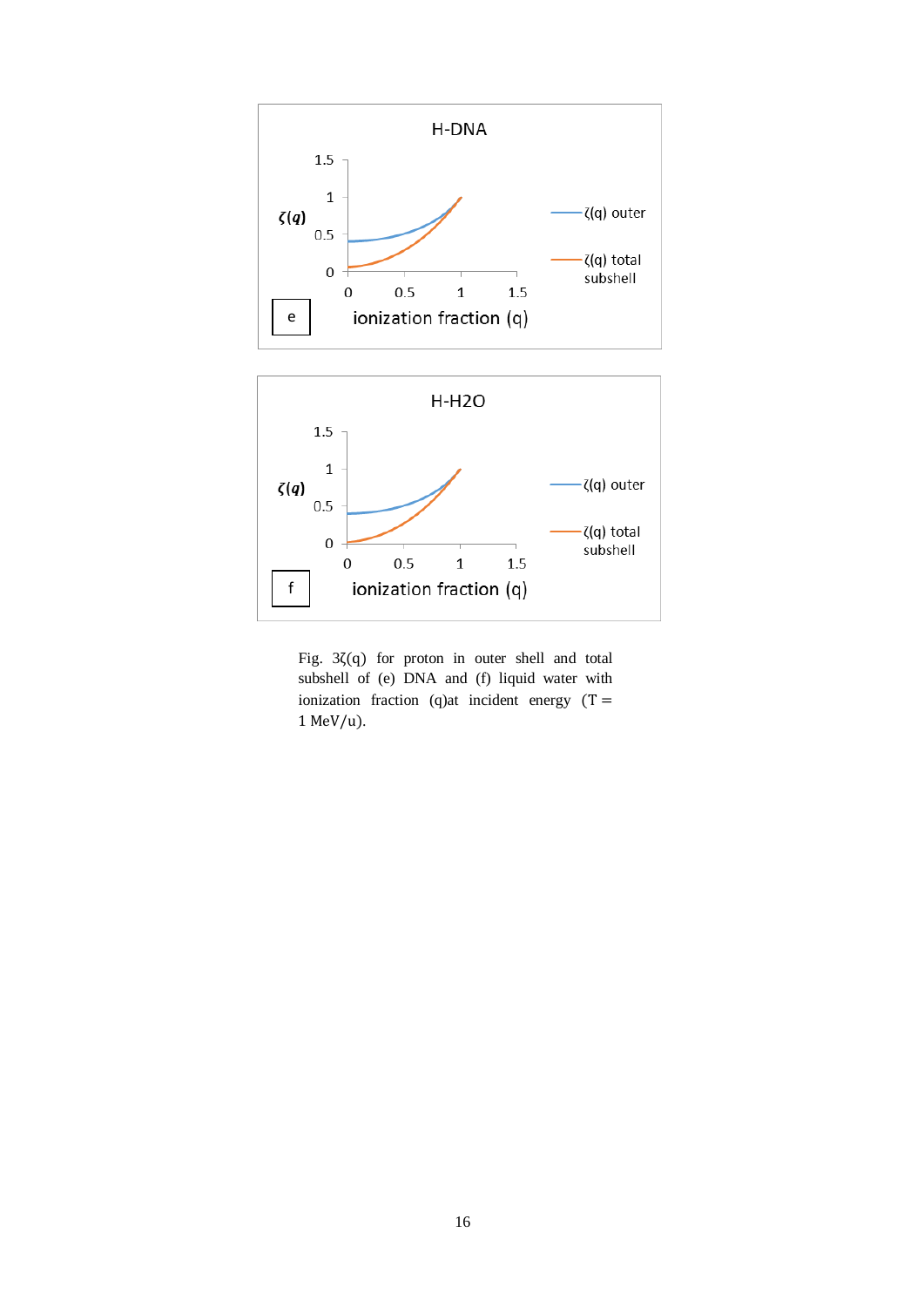



Fig. 4ζ(q) for proton in outer shell and total subshell of (g) DNA and (h) liquid water with ionization fraction (q)at incident energy  $(T =$ 2 MeV/u).